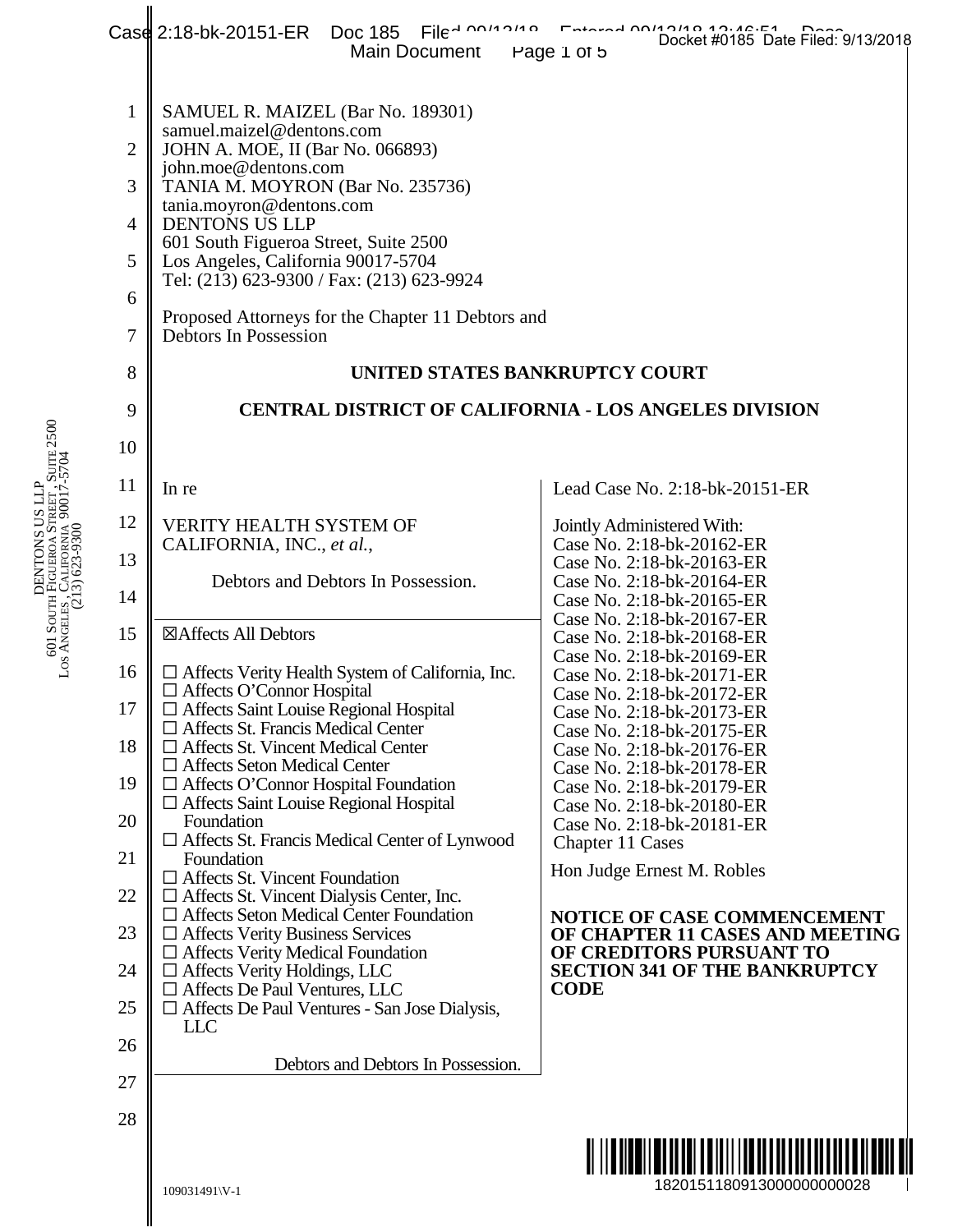## 1 **TO ALL INTERESTED PARTIES:**

2 3 4 5 **COMMENCEMENT OF CASES:** On August 31, 2018, the entities listed below (collectively, the "Debtors") filed voluntary petitions for relief under chapter 11 of title 11 of the United States Code, 11 U.S.C. §§ 101 *et. seq.* (the "Bankruptcy Code"), with the United States Bankruptcy Court for the Central District of California (Los Angeles Division) (the "Court"), and an order for relief has been entered. The Debtors' chapter 11 cases (collectively, the "Cases") are being jointly administered under Case No. 2:18-bk-20151-ER. You may be a creditor of one of the Debtors.

6 7 THIS NOTICE LISTS IMPORTANT DEADLINES. You may want to consult an attorney to protect your rights. All documents filed in these Cases may be inspected at the Office of the Claims and Noticing Agent at the address listed below:

| 8        | Debtor                                                                        | Address                                                       | Case No.         | Tax ID No. |  |
|----------|-------------------------------------------------------------------------------|---------------------------------------------------------------|------------------|------------|--|
| 9<br>10  | Verity Health System of<br>California, Inc.                                   | 2040 East Mariposa Ave.<br>El Segundo, CA                     | 2:18-BK-20151-ER | 91-2145484 |  |
| 11       | O'Connor Hospital                                                             | 2105 Forrest Ave.<br>San Jose, CA 95128                       | 2:18-BK-20168-ER | 91-2154436 |  |
| 12<br>13 | Saint Louise Regional<br>Hospital                                             | 9400 No Name Uno<br>Gilroy, CA 95020                          | 2:18-BK-20162-ER | 91-2154437 |  |
| 14<br>15 | St. Francis Medical Center                                                    | 3630 East Imperial Hwy<br>Lynwood, CA 90262                   | 2:18-BK-20165-ER | 91-2154439 |  |
| 16       | St. Vincent Medical Center<br>2131 West Third Street<br>Los Angeles, CA 90057 |                                                               | 2:18-BK-20164-ER | 91-2154438 |  |
| 17<br>18 | Seton Medical Center                                                          | 2:18-BK-20167-ER<br>1900 Sullivan Ave.<br>Daly City, CA 94105 |                  | 91-2154441 |  |
| 19<br>20 | O'Connor Hospital<br>Foundation                                               | 2105 Forrest Ave.<br>San Jose, CA 95128                       | 2:18-BK-20179-ER | 770006295  |  |
| 21       | Saint Louise Regional<br><b>Hospital Foundation</b>                           | 9400 No Name Uno<br>Gilroy, CA 95020                          | 2:18-BK-20172-ER | 56-2384735 |  |
| 22<br>23 | St. Francis Medical<br>Center of Lynwood<br>Foundation                        | 3630 East Imperial Hwy<br>Lynwood, CA 90262                   | 2:18-BK-20178-ER | 95-3190773 |  |
| 24<br>25 | St. Vincent Foundation                                                        | 2131 West Third Street<br>Los Angeles, CA 90057               | 2:18-BK-20180-ER | 95-3922511 |  |
| 26<br>27 | St. Vincent Dialysis Center,<br>Inc.                                          | 201 South Alvarado, Suite 220<br>Los Angeles, CA 90057        | 2:18-BK-20171-ER | 953749293  |  |
| 28       |                                                                               |                                                               |                  |            |  |

DENTONS US LLP<br>FIGUEROA STREET 601 SO E にこ<br>圧 UEROA<br>Artespar STREET , SUITE 2500 L OS A N GELES , C ALIFORNIA 90017-5704 (213) 623-9300

109031491\V-1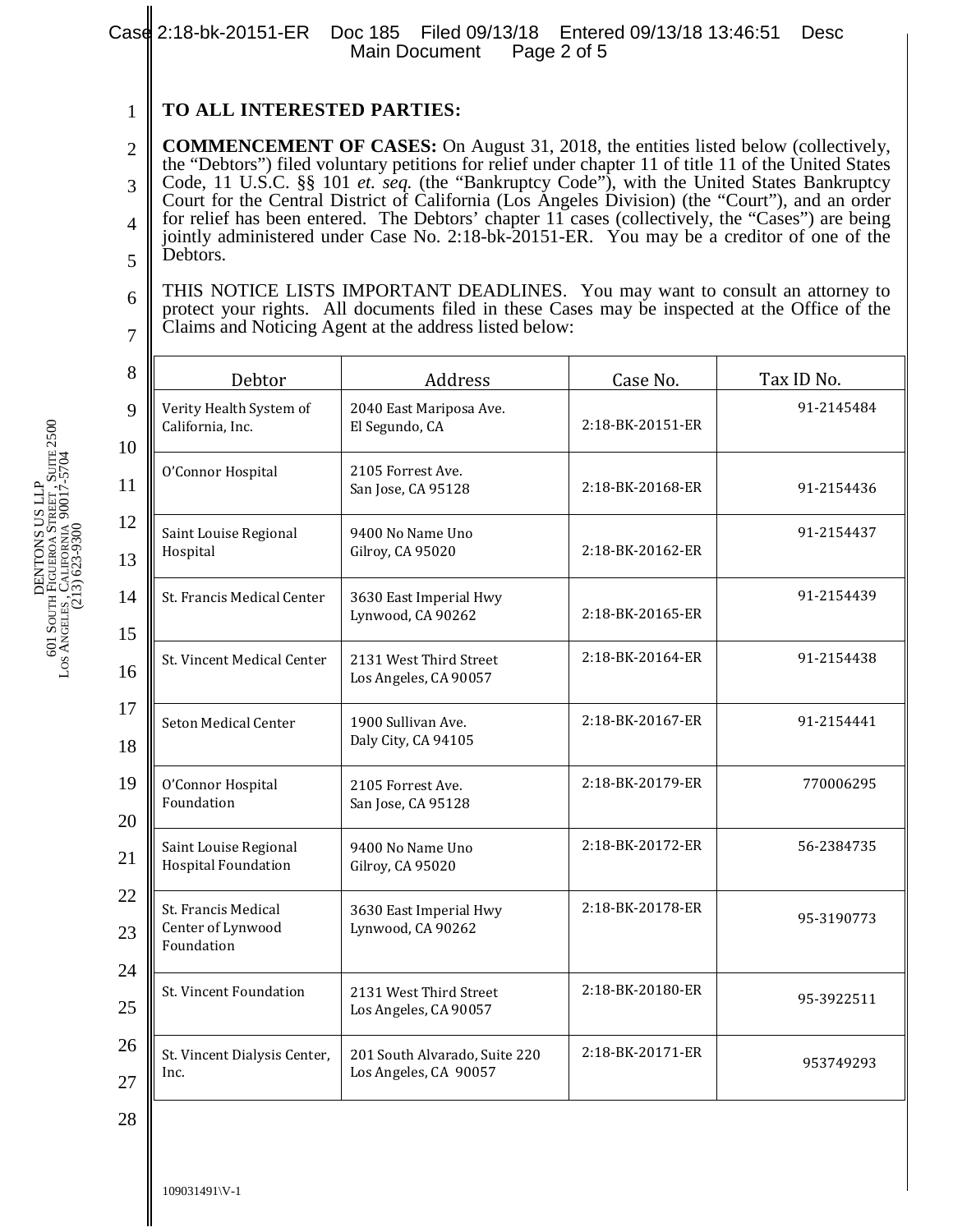## Case 2:18-bk-20151-ER Doc 185 Filed 09/13/18 Entered 09/13/18 13:46:51 Desc<br>Main Document Page 3 of 5 Main Document

| 1900 Sullivan Ave.<br>Daly City, CA 94105                                    | 2:18-BK-20175-ER | 94-2824033       |
|------------------------------------------------------------------------------|------------------|------------------|
| <b>Verity Business Services</b><br>2040 East Mariposa Ave.<br>El Segundo, CA |                  | 51-0659139       |
| 400 Race Street<br>San Jose, CA                                              | 2:18-BK-20169-ER | 45-3691852       |
| 2040 East Mariposa Ave.<br>El Segundo, CA                                    | 2:18-BK-20163-ER | 81-3038177       |
| 203 Redwood Shores Pkwy, Ste<br>800<br>Redwood City, CA 94065                | 2:18-BK-20176-ER | 27-3340398       |
| 203 Redwood Shores Pkwy, Ste<br>800<br>Redwood City, CA 94065                | 2:18-BK-20181-ER | 37-1732430       |
|                                                                              |                  | 2:18-BK-20173-ER |

13 14 15 16 17 **PURPOSE OF CHAPTER 11 FILING:** Chapter 11 of the Bankruptcy Code enables a debtor to reorganize or liquidate pursuant to a plan of reorganization. A plan is not effective unless approved by the Court at a confirmation hearing. Creditors will be given notice concerning any plan and will be given notice if this case is dismissed or converted to another chapter of the Bankruptcy Code. The Debtors will remain in possession of their property and will continue to operate their business unless a trustee is appointed. No motion to appoint a trustee has been filed at this time. Creditors may be sent a copy of the plan and a disclosure statement describing the plan. Creditors may have the opportunity to vote on the plan. Creditors will be sent notice of the date of the confirmation hearing and may object to confirmation of the plan and attend the confirmation hearing.

18 19 20 21 22 **CREDITORS MAY NOT TAKE CERTAIN ACTIONS:** A creditor is anyone to whom the Debtors owe money or property. Under the Bankruptcy Code, the Debtors are granted certain protection against creditors. Common examples of prohibited actions by creditors include contacting the Debtors to demand repayment, taking action against the Debtors to collect money owed to creditors or to take property of the Debtors and starting or continuing foreclosure actions, repossessions or wage deductions. If unauthorized actions are taken against the Debtors, the Court may penalize the creditor who takes them. A creditor who is considering taking action against the Debtors or property of the Debtors should review section 362 of the Bankruptcy Code and may wish to seek legal advice.

23 24 25 **MEETING OF CREDITORS**: The Debtors' representative, as specified in Federal Rule of Bankruptcy Procedure 9001(5), is required to appear at a meeting of creditors on the date and at the place set forth below for the purpose of being examined under oath. Attendance by creditors at the meeting is welcomed, but not required. At the meeting, creditors may examine the Debtors' representative. The meeting may be continued or adjourned from time to time by notice at the meeting, without further written notice to creditors.

- 26
- 27
- 
- 28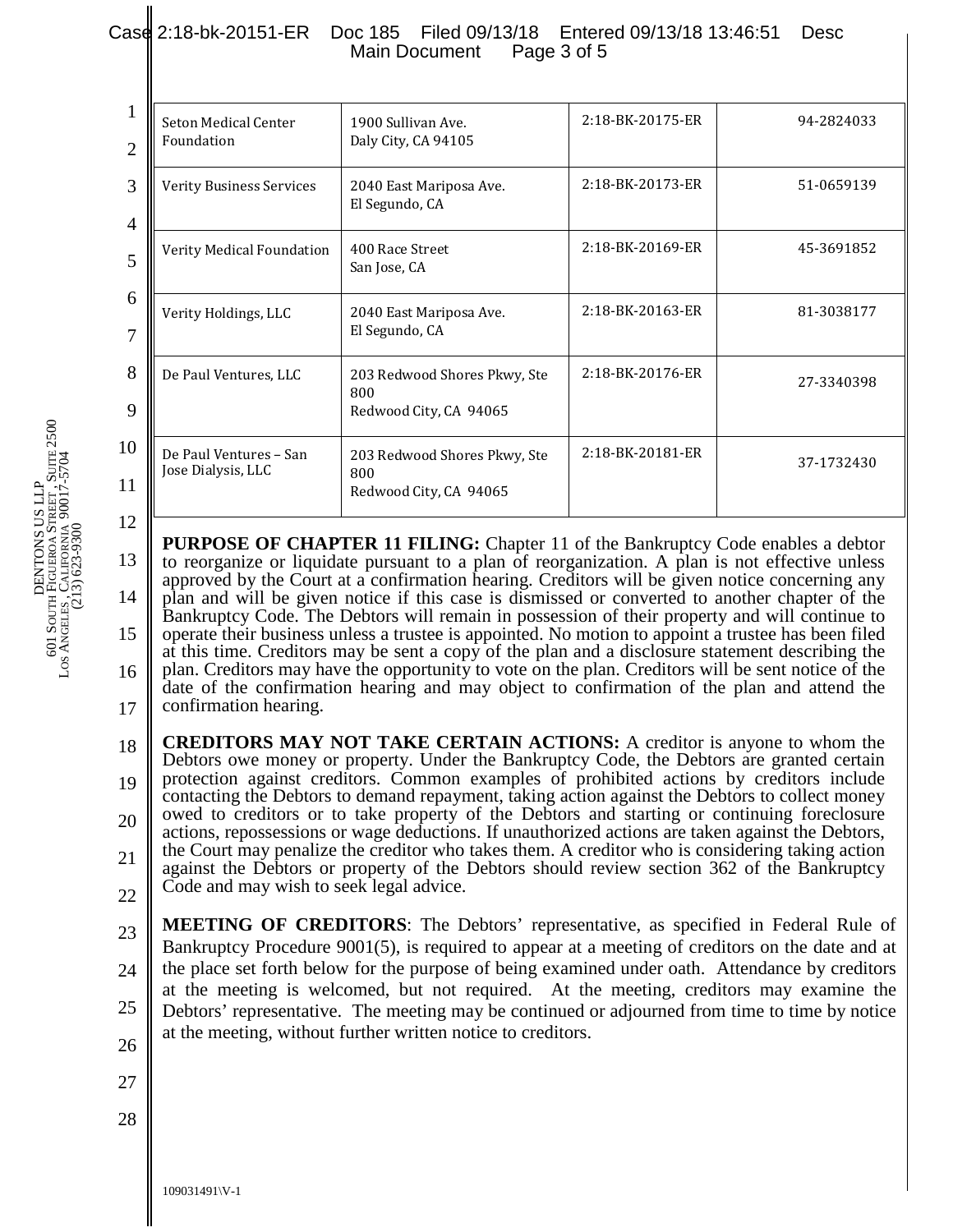| DENTONS US LLP | 601 SOUTH FIGUEROA STREET, SUITE 2500 | LOS ANGELES, CALIFORNIA 90017-5704 | $(213) 623 - 9300$ |  |
|----------------|---------------------------------------|------------------------------------|--------------------|--|

1

2

3

4

5

6

7

8

9

11

## **DATE, TIME AND LOCATION OF MEETING OF CREDITORS**

Date: October 12, 2018 Location: St. Vincent Hospital Seton Auditorium 2131 West Third Street Time: 9:30 a.m. Los Angeles, CA 90057

10 **PROOF OF CLAIM:** Schedules of creditors will be filed pursuant to Federal Rule of Bankruptcy Procedure 1007, and the Debtors will seek an order of the Court establishing procedures for the filing of proofs of claim. A proof of claim is a signed statement describing a creditor's claim. Any creditor holding a scheduled claim that is not listed as disputed, contingent or unliquidated as to amount may, but is not required to, file a proof of claim in these cases. Creditors whose claims are not scheduled or whose claims are listed as disputed, contingent or unliquidated as to amount and who desire to participate in these cases or share in any distribution must file their proofs of claim. A creditor who desires to rely on the schedules of creditors has the responsibility for determining that the claim is listed accurately.

12 13 14 15 16 A proof of claim may be filed at any time prior to the deadline established by the Court. No deadline has yet been established in these cases. When a deadline is established, all known creditors will received notice of the deadline, along with a proof of claim form indicating how their claim is scheduled and instructions for completing and filing a proof of claim. Proof of claim forms are also available in the office of the clerk of the court of any bankruptcy court. Kurtzman Carson Consultants LLC is the claims agent in these cases. The place to request a proof of claim form from the Claims Agent is 2335 Alaska Avenue, El Segundo, California 90245. You will be notified by separate notice when and where to file a proof of claim.

17 18 19 **PLEASE DO NOT FILE OR MAIL ANY PROOFS OF CLAIM OR OTHER DOCUMENTATION, INCLUDING CORRESPONDENCE CONCERNING A CLAIM, WITH OR TO ANYONE, INCLUDING THE BANKRUPTCY COURT, THE UNITED STATES TRUSTEE AND/OR THE UNDERSIGNED COUNSEL, UNTIL YOU ARE INSTRUCTED WHEN AND WHERE TO FILE A PROOF OF CLAIM** 

20 21 22 **DISCHARGE OF DEBTS**: Confirmation of a chapter 11 plan may result in a discharge of debts, which may include all or part of your claim. See section 1141(d) of the Bankruptcy Code. A discharge means that you may never try to collect your claim from any of the Debtors, except as provided in the plan.

23 24 25 26 **NOTICE**: You will not receive notice of all documents filed in these cases. All documents filed with the Court, including schedules of the Debtors' property and debts, will be available for inspection at the office of the clerk of the court. Since this case is governed by the Local Bankruptcy Rules regarding electronic means of filing, signing and verifying documents, the Court's docket sheet and documents filed electronically are also accessible at the Court's Internet site, www.nysb.uscourts.gov, through an account obtained from Pacer Service Center by dialing (800) 676-6856 (from the US) or (210) 301-6440 (from outside the US).

27 28 **FURTHER INFORMATION**: Further information concerning these chapter 11 cases may be obtained by calling (888) 249-2741 (from the US and Canada) or (310) 751-2605 (from outside

109031491\V-1